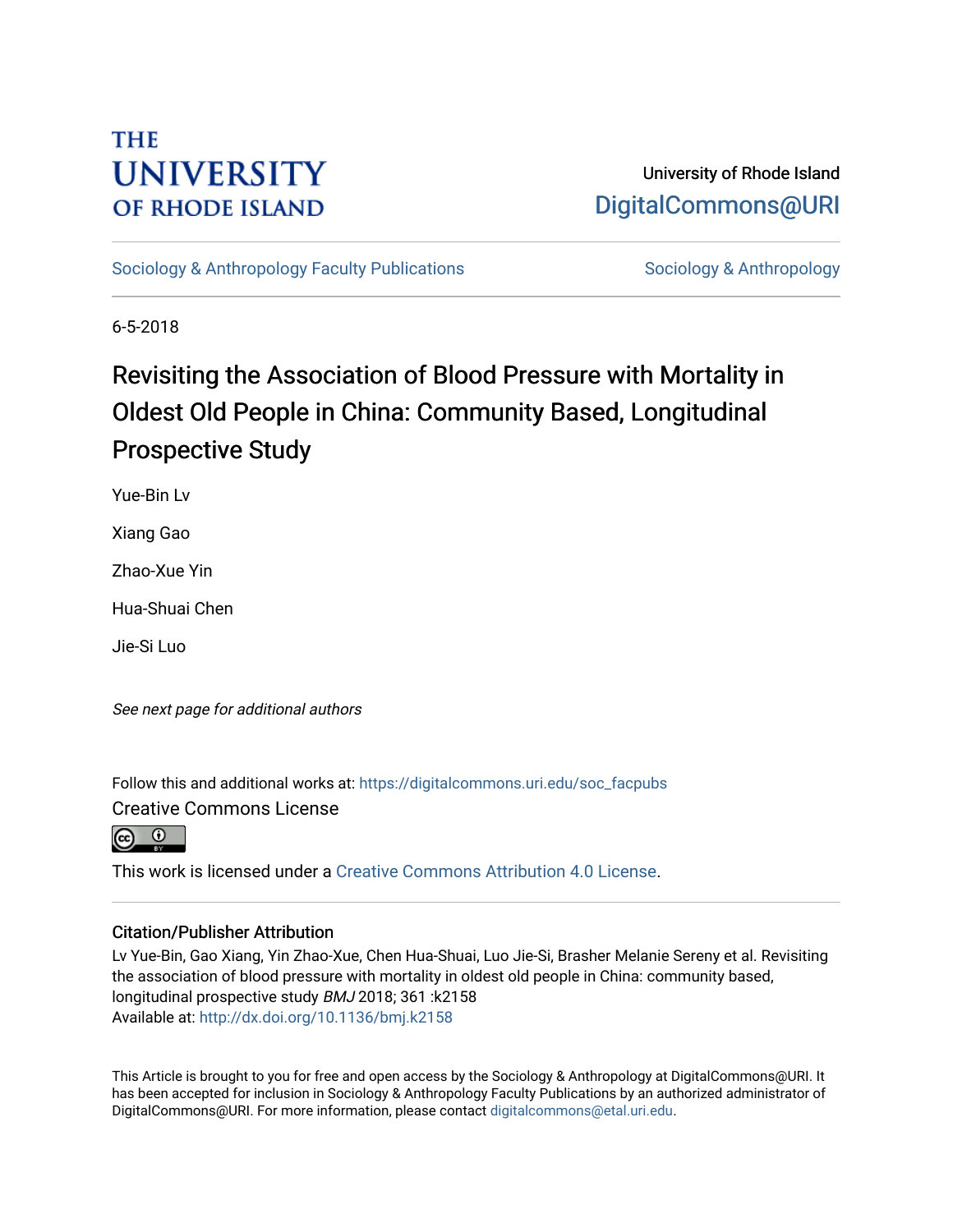## Authors

Yue-Bin Lv, Xiang Gao, Zhao-Xue Yin, Hua-Shuai Chen, Jie-Si Luo, Melanie Sereny Brasher, Virginia Byers Kraus, Tian-Tian Li, Yi Zeng, and Xiao-Ming Shi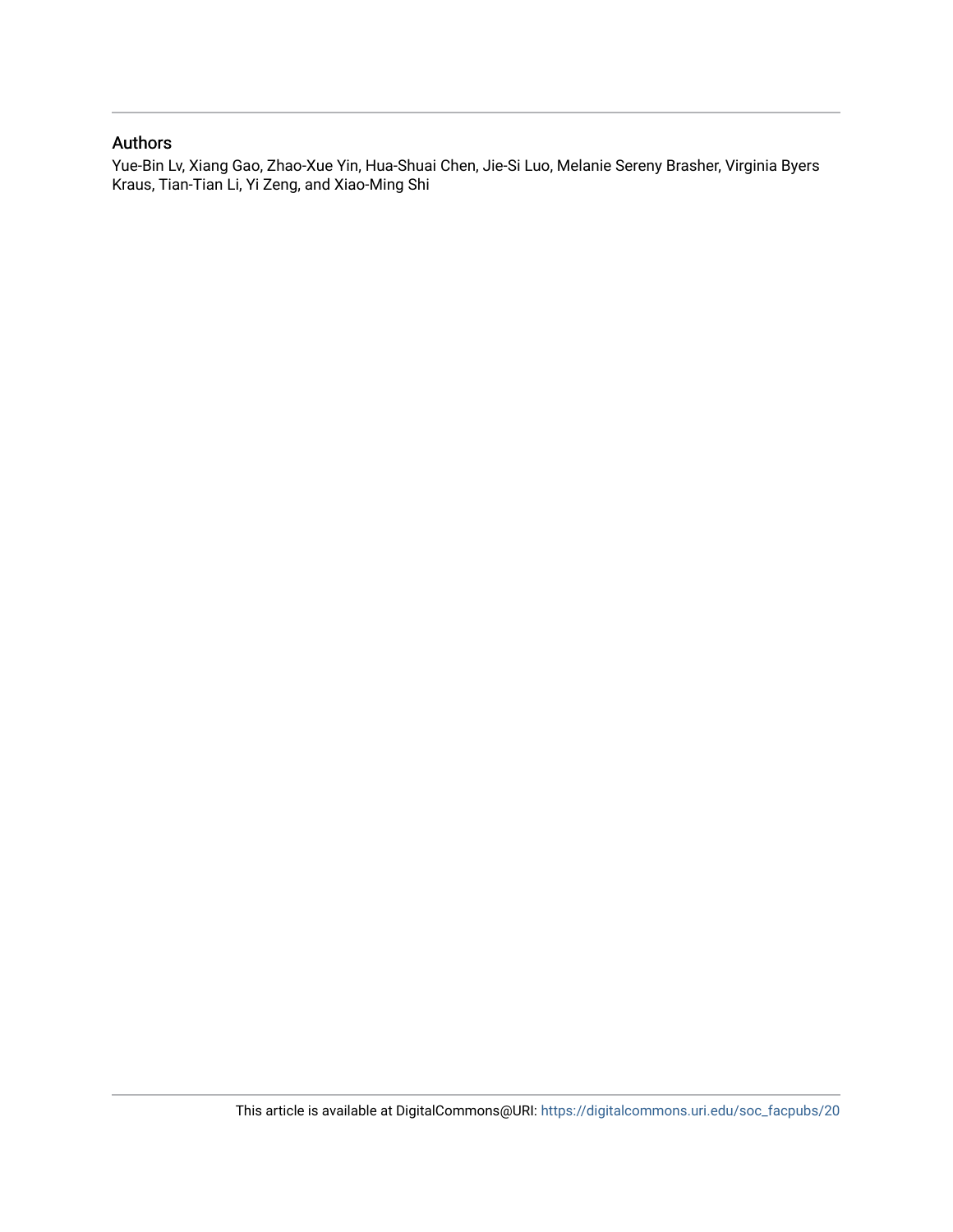## © 0 OPEN ACCESS

## Revisiting the association of blood pressure with mortality in oldest old people in China: community based, longitudinal prospective study

Yue-Bin Lv,<sup>1</sup> Xiang Gao,<sup>2</sup> Zhao-Xue Yin,<sup>3</sup> Hua-Shuai Chen,<sup>4</sup> Jie-Si Luo,<sup>3</sup> Melanie Sereny Brasher,<sup>5</sup> Virginia Byers Kraus,<sup>6</sup> Tian-Tian Li,<sup>1</sup> Yi Zeng,<sup>47</sup> Xiao-Ming Shi<sup>1</sup>

#### 1 National Institute of Environmental Health, Chinese Center for Disease Control and Prevention, Beijing, China

2 Nutritional Epidemiology Lab, Pennsylvania State University, Philadelphia, PA, USA

3 Division of Non-Communicable Disease Control and Community Health, Chinese Center for Disease Control and Prevention, Beijing, China

4 Center for the study of Aging and Human Development and the Geriatric Division of School of Medicine, Duke University, Durham, NC, USA

5 Department of Sociology and Anthropology and Department of Human Development and Family Studies, University of Rhode Island, Kingston, RI, USA

6 Duke Molecular Physiology Institute and Division of Rheumatology, Department of Medicine, Duke University School of Medicine, Durham, NC, USA

<sup>7</sup> Center for Study of Healthy Aging and Development Studies, Peking University, Beijing, China

Correspondence to: X-M Shi [shixm@chinacdc.cn](mailto:shixm@chinacdc.cn)

Additional material is published online only. To view please visit the journal online.

Cite this as: *BMJ* 2018;361:k2158 http://dx.doi.org/10.1136/bmj.k2158

Accepted: 17 April 2018

## **ABSTRACT**

## **OBJECTIVE**

To examine the associations of blood pressure with all cause mortality and cause specific mortality at three years among oldest old people in China.

## **DESIGN**

Community based, longitudinal prospective study. **SETTING** 

2011 and 2014 waves of the Chinese Longitudinal Healthy Longevity Survey, conducted in 22 Chinese provinces.

## PARTICIPANTS

4658 oldest old individuals (mean age 92.1 years).

## MAIN OUTCOME MEASURES

All cause mortality and cause specific mortality assessed at three year follow-up.

## RESULTS

1997 deaths were recorded at three year follow-up. U shaped associations of mortality with systolic blood pressure, mean arterial pressure, and pulse pressure were identified; values of 143.5 mm Hg, 101 mm Hg, and 66 mm Hg conferred the minimum mortality risk, respectively. After adjustment for covariates, the U shaped association remained only for systolic blood pressure (minimum mortality risk at 129 mm Hg). Compared with a systolic blood pressure value of 129 mm Hg, risk of all cause mortality decreased for values lower than 107 mm Hg (from 1.47 (95% confidence interval 1.01 to 2.17) to 1.08 (1.01 to 1.17)), and increased for values greater than 154 mm Hg (from 1.08 (1.01 to 1.17) to 1.27 (1.02 to 1.58)). In the

**What is already known on this topic**

Hypertension and hypotension are well established risk factors of morbidity and survival in middle aged or younger elderly people, while the association weakens with age

For people aged 80 years and older, previous studies regarding the role of blood pressure in all cause mortality and cause specific mortality have generated conflicting results

## **What this study adds**

Among a study sample group of oldest old people in China, systolic blood pressure showed a U shaped association with three year all cause mortality Higher values of systolic blood pressure predicted a higher risk of cardiovascular mortality, and lower values predicted a higher risk of non-cardiovascular mortality

The present paradigm of "the lower the better" in blood pressure regulation does not apply to oldest old people, and optimal blood pressure might need revisiting after age 80 years

cause specific analysis, compared with a middle range of systolic blood pressure (107-154 mm Hg), higher values (>154 mm Hg) were associated with a higher risk of cardiovascular mortality (adjusted hazard ratio 1.51 (95% confidence interval 1.12 to 2.02)); lower values (<107 mm Hg) were associated with a higher risk of non-cardiovascular mortality (1.58 (1.26 to 1.98)). The U shaped associations remained in sensitivity and subgroup analyses.

## **CONCLUSIONS**

This study indicates a U shaped association between systolic blood pressure and all cause mortality at three years among oldest old people in China. This association could be explained by the finding that higher systolic blood pressure predicted a higher risk of death from cardiovascular disease, and that lower systolic blood pressure predicted a higher risk of death from non-cardiovascular causes. These results emphasise the importance of revisiting blood pressure management or establishing specific guidelines for management among oldest old individuals.

## **Introduction**

Hypertension and hypotension are well established risk factors of morbidity and survival before the age of 80 years<sup>1 2</sup>; however, the contribution of those conditions to all cause mortality weakens with ageing. Whether this attenuation is a natural ageing process or a pathological process that should to be intervened remains unclear. The number of oldest old people (aged ≥80 years) will be the fastest growing group between now and 2050; therefore, it is important to determine whether a significant association exists between blood pressure and all cause mortality or cause specific mortality in this age group. However, conflicting results have been reported—especially regarding systolic blood pressure and diastolic blood pressure. Most observational studies have found that changes in systolic or diastolic blood pressure predicted higher mortality risk, $3-11$  even showing a J or U shaped association<sup>12-14</sup>; however, some have failed to detect significant association between blood pressure and mortality.15 16 One meta-analysis showed that higher systolic blood pressure predicted increased mortality risk in all age groups, including oldest old people.17 Furthermore, some experimental studies have found that the treatment of isolated systolic hypertension prevented stroke and heart failure; but findings regarding prevention against all cause mortality have been conflicting for people aged over 80 years.<sup>18-21</sup>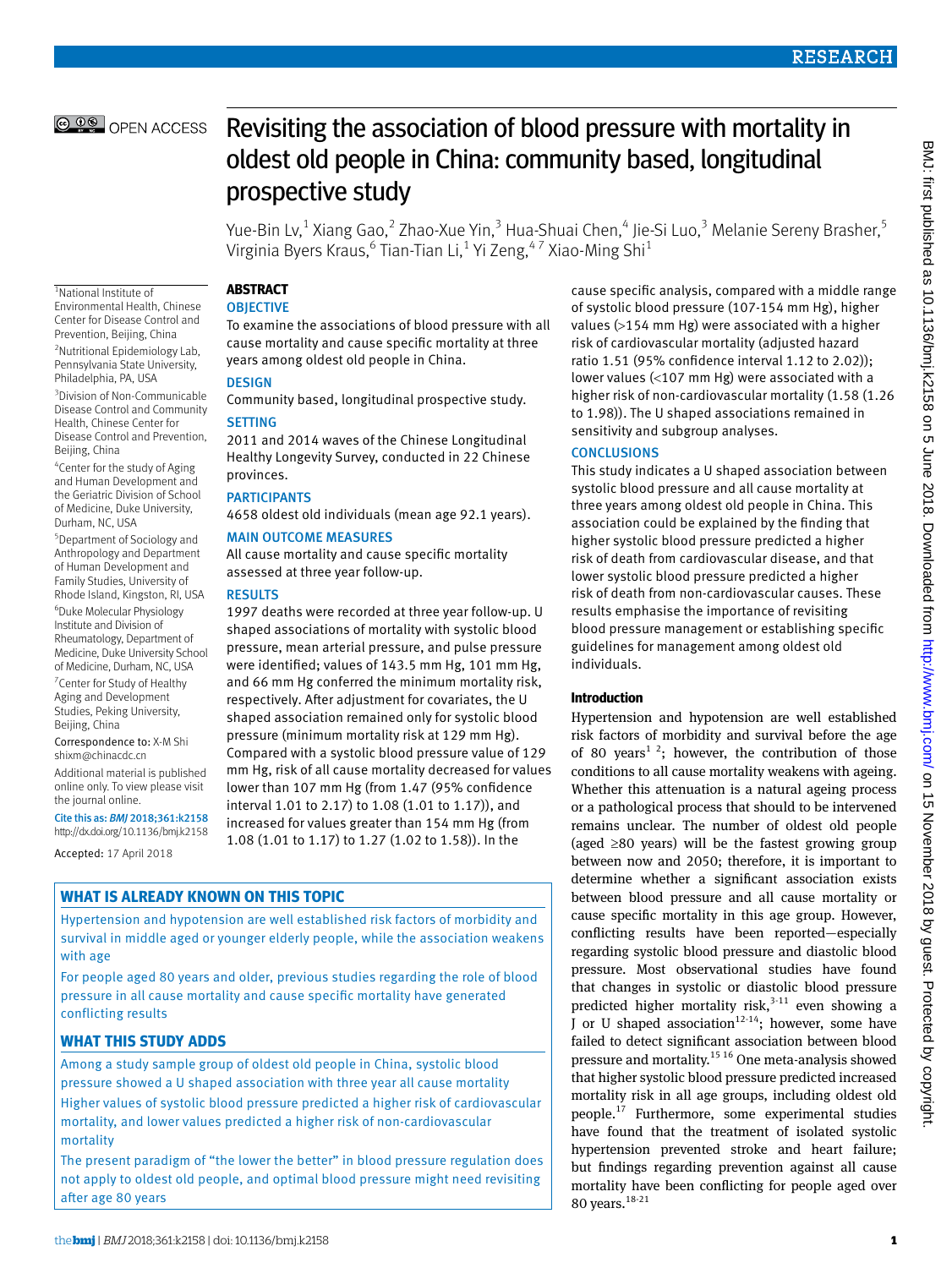The following limitations with previous studies need to be addressed:<sup>3-21</sup>

- The number of oldest old participants was limited (<1000) in most studies. Most participants were octogenarians and nonagenarians, with centenarians under-represented.
- Most studies focused on specific populations or high risk populations (eg, patients with hypertension); studies on community based populations were lacking.
- No linear or curvilinear associations were examined by Cox models with penalised splines, $^{22}$  which is a valid approach for determining the shapes of the association.
- No previous studies focused on the role of mean arterial pressure; very few studies investigated pulse pressure, $^7$  which may be more salient blood pressure indexes for mortality in this age group.<sup>23 24</sup>
- Most studies were implemented in developed countries (Finland, Japan, Netherlands, Spain, Sweden,United States), while research in developing countries is very limited regarding the potential role of blood pressure in mortality among this age group.

In the present community based study, we aimed to deal with some of these existing gaps, by examining the role of blood pressure in all cause mortality or cause specific mortality among 4658 oldest old people during a three year follow-up. We used Cox models with penalised splines in our primary analyses and accounted for several important confounding factors, including clinical diseases, frailty, and functional impairment.

## **Methods**

#### Study cohort

Participants were recruited from the sixth wave (2011) Chinese Longitudinal Healthy Longevity Survey (CLHLS). A multistage cluster sampling approach was used in this prospective, longitudinal, community based study. We initially selected 22 provinces of China (Beijing, Tianjin, Chongqing, Shanghai, Anhui, Fujian, Guangdong, Guangxi, Hubei, Hunan, Henan, Hebei, Heilongjiang, Liaoning, Jiangxi, Jiangsu, Jilin, Shandong, Shaanxi, Shanxi, Sichuan, and Zhejiang); we then randomly selected half the cities or counties in these provinces.

All centenarians were interviewed in the 801 randomly selected cities or counties. Nearby individuals (eg, in the selected street or village, or in the selected city or county) were invited to be investigated to match with each centenarian. These matched individuals included younger elderly people (aged 65-79 years), octogenarians, and nonagenarians of predefined sex and age. The predefined sex and age were in accordance with the centenarians' randomly assigned code numbers. This process ensured that the numbers of randomly selected men and women were comparable in the three age groups (65-79, 80-89, 90- 99 years). A more detailed description of the CLHLS has been published elsewhere.<sup>25</sup> Based on systematic assessments of the randomness of attrition, credibility

and validity of the measurement scale, and accuracy of reported age, the quality of the data for this study was high.<sup>25 26</sup>

In all, 7328 elderly individuals were initially included in the 2011 CLHLS. We excluded 2670 participants because they were younger elderly (≤79 years; n=2437), had incorrect death dates (n=43), or were lacking blood pressure values (n=190). Finally, 4658 oldest old participants met the inclusion criteria (2001 octogenarians, 1832 nonagenarians, and 825 centenarians; fig S1). A structured questionnaire was used by a trained staff member from the county Centers for Disease Control and Prevention to conduct interviews. The information was collected from proxy respondents, usually close family member or spouse, if participants were unable to answer questions.

During the three year study period, 247 (5.3%) participants were lost to follow-up (fig S1). The participants' survival status and date of death were collected during the follow-up survey in 2014. Information about death was ascertained and affirmed by the close family member or village doctor of the participant. Participants who could not be found or contacted were designated as lost to follow-up.<sup>27</sup> A supplementary phone interview was conducted to obtain information about antihypertensive treatment in participants who self reported hypertension and about cause specific mortality (cardiovascular <sup>v</sup> non-cardiovascular) mortality in decedents. We used ICD-10 (international classification of diseases, 10th revision) to assess participants' underlying cause of death from cardiovascular disease (codes I00-I78) or ischaemic heart disease (I20-I25). In all, 339 (28.4%) of 1195 patients with hypertension were successfully followed up; details of cause of death for 1088 (54.5%) participants were successfully obtained. A statistical analysis of cardiovascular and non-cardiovascular mortality is in the online supplemental material.

### Measurement and calculation of blood pressure

After participants had rested for at least five minutes, research assistants took two measurements of blood pressure on the right arm by mercury sphygmomanometer (upper arm type; Yuyue, Jiangsu, China). Korotkoff phase I was designated for the systolic blood pressure values, phase V for the diastolic blood pressure values. For bedbound participants, blood pressure measurements were obtained in a recumbent position. For further analyses, the mean value was calculated with the two measurements (pulse pressure=systolic blood pressure−diastolic blood pressure; mean arterial pressure=(systolic blood pressure+(2×diastolic blood pressure))÷3.

## Assessment of covariates

Covariates were obtained by use of a structured questionnaire. One section included sociodemographic characteristics, comprising details of age, sex, educational background, residence, marital status, and economic income. The other section dealt with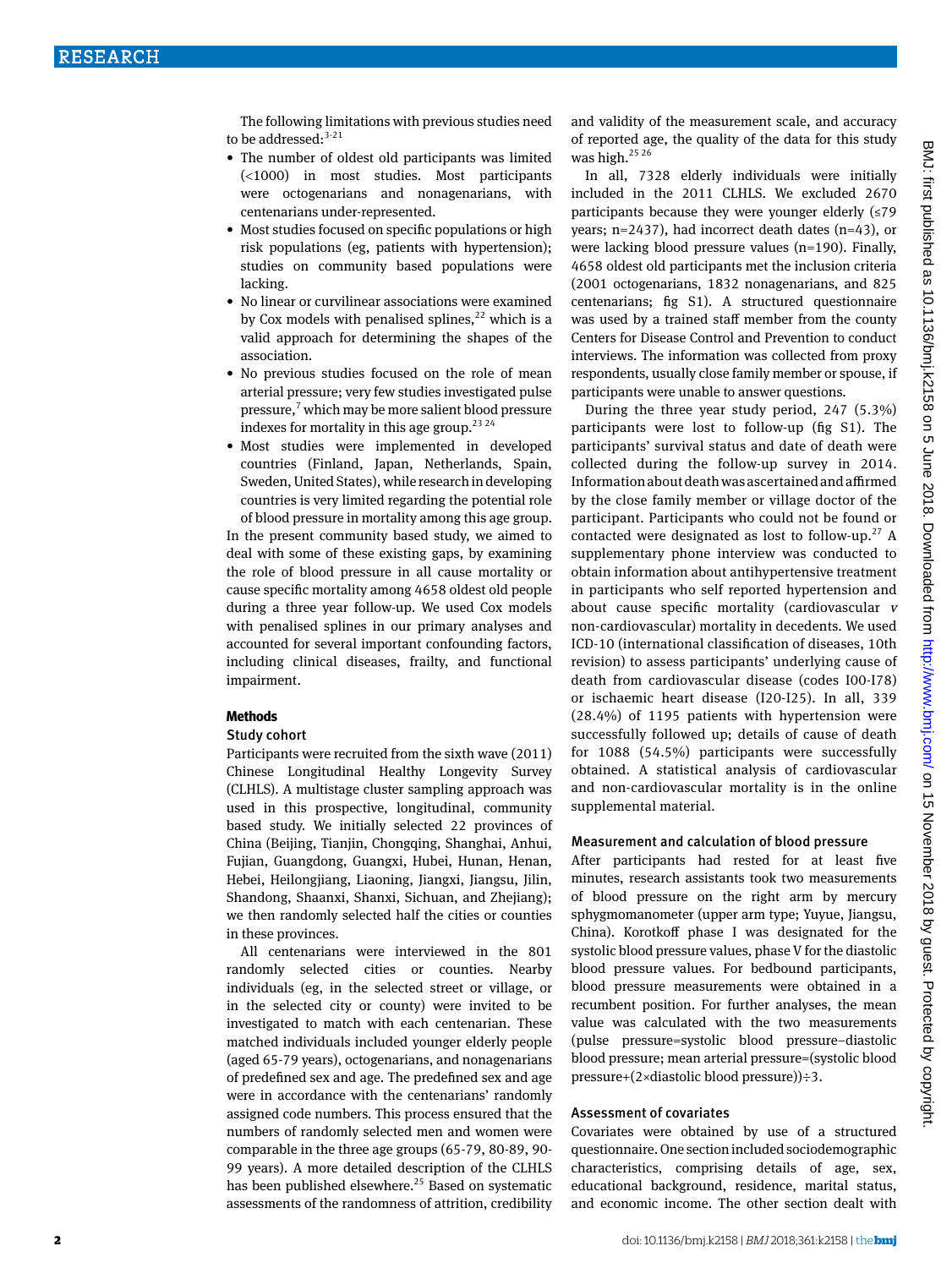health characteristics; it covered smoking, drinking, activities of daily living, visual function, cognition, body mass index, waist circumference, and self reported diseases diagnosed by a doctor—for instance, diabetes mellitus, stroke and other cerebrovascular diseases, cardiovascular disease, respiratory disease, and cancer.

Residence was categorised as urban (city residence) or rural (town or countryside residence). Marital status was categorised as "not in marriage" if a participant had never married or was widowed or divorced and "in marriage" if a participant was currently married. Economic income was classified as "high" and "medium or low" by the question "Compared with other locals, how do you think about your economic position?" Current smoking practice and alcohol consumption habits were assessed by self report based on the questions "Do you currently smoke?" and "Do you currently drink alcohol?"

Visual function was classified as "good" or "poor" according to whether participants were able to identify the break in the image of a circle held before them. A non-stretchable tape was used to measure waist circumference with the participant lightly clothed; measurement was made between the iliac crest and the lowest rib. Central obesity was defined as a waist circumference at least 80 cm for women and at least 85 cm for men. Body mass index was calculated as bodyweight (kg) divided by squared body height  $(m<sup>2</sup>)$ . We defined cognitive impairment as a mini-mental status examination score lower than 24. Restriction in activities of daily living was defined as a participant being dependent in toileting, bathing, indoor activities, dressing, eating, or continence. We defined comorbidity as 0 or at least 1 according to the number of diseases (stroke and other cerebrovascular diseases, cardiovascular disease, diabetes mellitus, respiratory disease, and cancer) that the participant had.

Frailty was defined by the study of osteoporotic fractures index.<sup>28</sup> The index included three components: underweight (body mass index<18.5); participants having trouble standing up from a chair without the assistance of arms; and a positive response to the question "Over the last 6 months, have you been limited in activities because of a health problem?," indicating reduced energy level. We categorised frailty in three states: frail (two or three components); prefrail (one component); and robust (no components), which showed good ability for biological age among Chinese elderly people.<sup>29</sup> Overall, few data for the covariates were missing  $\left( <\frac{3}{6} \right)$ : fewer than 1% of the data were missing for any single variable, and we did multiple imputation methods for the correction of missing data in covariates. $3031$ 

#### Statistical analysis

We used the Kaplan-Meier method to calculate all cause mortality. We determined the survival time for decedents as the period between the baseline survey and death; censoring was performed at three years

for surviving participants or those lost to follow-up. We compared the characteristics between surviving and deceased participants and between those lost to follow-up and those successfully followed up, using univariate Cox models for continuous variables and the log rank test for categorical variables.

To examine the non-linear or irregular shape of the hazard functions, we used Cox models with penalised splines using non-parametric smoothers. We calculated the hazard function for the i-th participant in the j-th group  $as^{32}$ :

$$
\lambda_{j,i}(t) = \lambda_{j,0}(t) \exp(Z_i(t)\beta_z + s(X_i(t), df_i))
$$

Where  $\lambda_{i0}$ =unspecified underlying hazard function;  $\beta$ <sub>z</sub>=vector of parameters for covariate Z<sub>i</sub>(t), and  $s(X_i(t), df_i)$ =penalised splines of covariates with the corresponding degree of freedom (df).

With this model, we used the penalised partial likelihood to estimate the parameters; we selected penalised splines as smoothers (or spline functions).32-34 We performed Cox models with penalised splines twice. To determine whether linear terms or flexible spline terms should be used in further analyses, we examined the association of a continuous variable (eg, blood pressure, age, educational background, and body mass index) with mortality in the univariate Cox models with penalised splines. If the association between a continuous variable and mortality was linear, we used linear terms for that variable in further analyses using multivariate Cox models with penalised splines. If the association between a continuous variable and mortality was nonlinear, we used flexible spline terms for that variable in further analyses using multivariate Cox models with penalised splines.

We found the association of age (years), time spent in education (years), and body mass index with mortality to be linear (fig S2), while the associations of systolic blood pressure, diastolic blood pressure, mean arterial pressure, and pulse pressure with mortality were nonlinear (fig S3). Therefore, we used linear terms for age, educational background, and body mass index; we used flexible spline terms for systolic blood pressure, diastolic blood pressure, mean arterial pressure, and pulse pressure when performing multivariate Cox models with penalised splines. Based on the corrected Akaike information criterion, we selected the degree of freedom as 3 for systolic blood pressure, diastolic blood pressure, mean arterial pressure, and pulse pressure; this method had been considered as the most reliable, flexible criterion for fitting penalised splines in Cox models.<sup>35</sup> In final Cox models with penalised splines, we made adjustments for: sex, age (as a linear term), marital status, educational background (as a linear term), residence, economic income, current smoking, current alcohol consumption, cognitive impairment, restriction on activities of daily living, poor visual function body mass index (as a linear term), central obesity, diabetes mellitus, cardiovascular disease, stroke and other cerebrovascular diseases, respiratory disease, cancer, and frailty.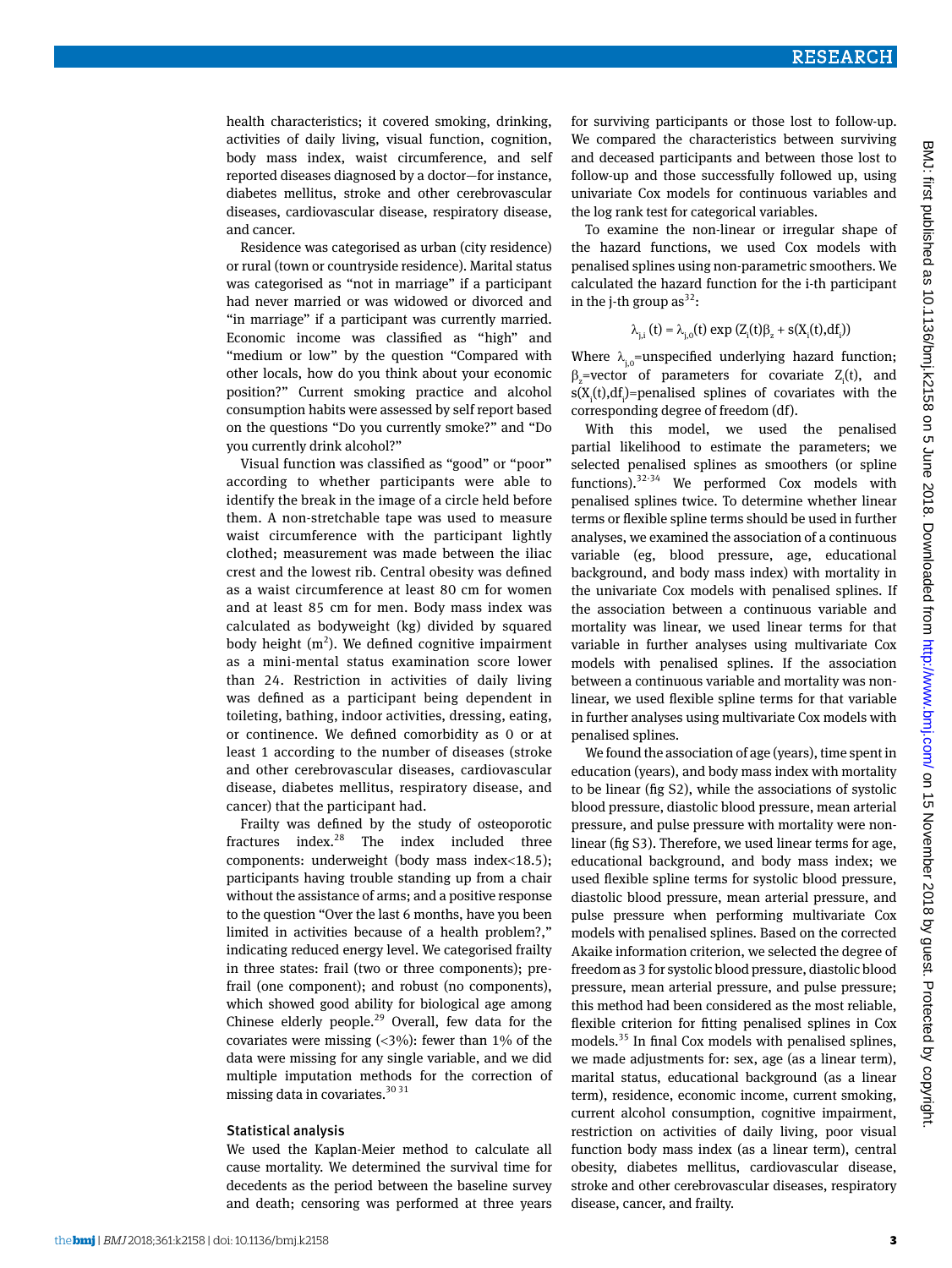

Fig 1 | Associations of blood pressure with three year all cause mortality in study population of Chinese oldest old people, in Cox models with penalised splines after adjustment. Lines=estimated hazard ratio of systolic blood pressure (129 mm Hg reference), diastolic blood pressure (80 mm Hg), mean arterial pressure (90 mm Hg), and pulse pressure (57.5 mm Hg) for risk of three year all cause mortality; dotted lines=95% confidence intervals; df=degrees of freedom

Cox models with penalised splines showed a statistically significant U shaped association for systolic blood pressure with three year all cause mortality. Participants with 129 mm Hg systolic blood pressure had the minimum mortality risk based on the estimated parameters of penalised splines after adjustment (fig 1, fig 2). Compared with individuals having 129 mm Hg systolic blood pressure, the risk of all cause mortality at three years was significantly higher in participants with systolic blood pressure lower than 107 mm Hg or higher than 154 mm Hg ( $P<0.05$ ; fig 1, fig 2). The Cox models with penalised splines showed U shaped associations for diastolic blood pressure, mean arterial pressure, and pulse pressure with mortality after adjustment (fig 1); however, the associations were not statistically significant. Based on the estimated parameters of penalised splines after adjustment, the minimum mortality was around 80 mm Hg, 90 mm Hg, and 57.5 mm Hg for diastolic blood pressure, mean arterial pressure, and pulse pressure, respectively (fig 1).

Unlike with systolic blood pressure, we were unable to identify the two other points with statistically significant differences in all cause mortality compared with study participants having 80 mm Hg diastolic blood pressure, 90 mm Hg mean arterial pressure, and 57.5 mm Hg pulse pressure (fig 1). Thus, in line with previous publications, we defined these two points (for classifying lower, middle, and higher groups) as 70 mm Hg and 90 mm Hg for diastolic blood pressure, 80 mm

Hg and 100 mm Hg for mean arterial pressure, and 50 mm Hg and 65 mm Hg for pulse pressure. Accordingly, considering blood pressure as a continuous variable, we stratified the participants into three categories (lower, middle, and higher) based on the Cox models with penalised splines (systolic blood pressure <107, 107-154, and >154 mm Hg, diastolic blood pressure <70, 70-90, and >90 mm Hg, mean arterial pressure  $\langle 80, 80 - 100,$  and  $> 100$  mm Hg, and pulse pressure  $<$ 50, 50-65, and >65 mm Hg).<sup>36-38</sup>

We then used the Cox proportional hazards models with and without the above covariates to estimate



Fig 2 | Hazard ratio (95% CI) for three year all cause mortality at different levels of systolic blood pressure (80-190 mm Hg) in Cox models with penalised splines after adjustment (129 mm Hg reference), in study population of Chinese oldest old people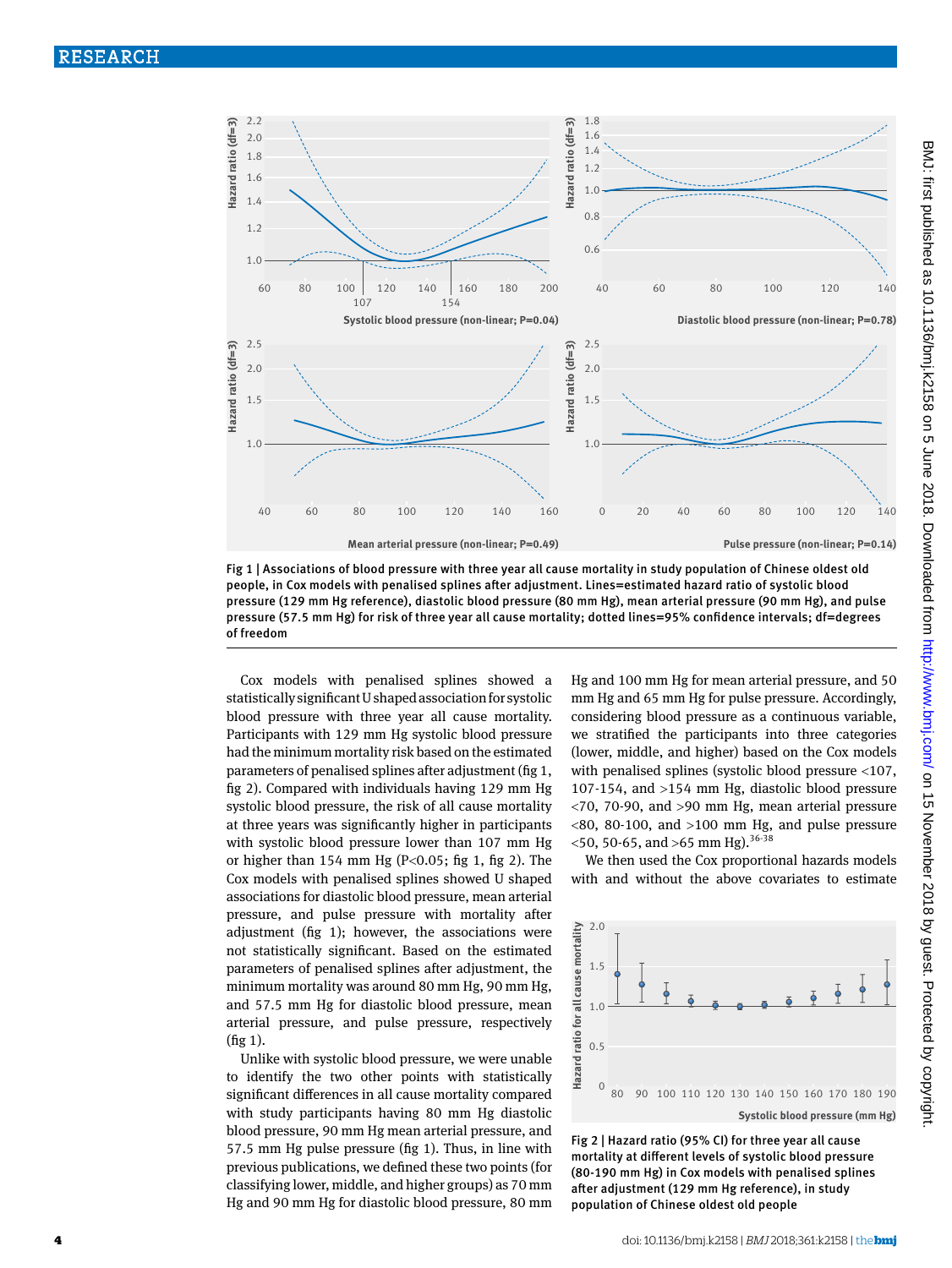hazard ratios and 95% confidence intervals for systolic blood pressure, diastolic blood pressure, mean arterial pressure, or pulse pressure as categorical variables. We also implemented Cox models with penalised splines to assess the associations of continuous systolic blood pressure with cardiovascular and non-cardiovascular mortality. Adjusting for the above demographic and biological covariates, we used Cox proportional hazards models to assess the association between categorical systolic blood pressure and cause specific mortality.

### Sensitivity and subgroup analyses

To clarify the role of participants lost to follow-up in the associations, we did sensitivity analyses for such participants censored at two time points: baseline (0 years) and the midpoint of follow-up (1.5 years). To examine the possibility that excessively higher or lower blood pressure values could have been caused by acute disease resulting in increased mortality, we also conducted sensitivity analyses by excluding deaths in the first year.

Some socioeconomic factors, functional status, and morbidity could confound the association of blood pressure with mortality. Thus, we investigated interactions between these factors and blood pressure, and we conducted subgroup analyses among:

- Octogenarians, nonagenarians, and centenarians
- Urban and rural residents
- Participants in marriage and not in marriage
- Participants with and without comorbidities
- Participants with and without a self reported hypertension history
- Participants taking or not taking anti-hypertensive treatment
- Participants with and without restrictions on activities of daily living
- Robust, pre-frail, and frail participants.

We used SAS version 9.3 (SAS Institute) to conduct statistical analyses and R version 3.4.2 (R foundation for Statistical Computing) to conduct Cox models with penalised splines.

### Patient involvement

None of the participants was involved in the questionnaire design, biological measurements, or outcome measures; they were likewise not involved in the design, recruitment, and implementation of the study. Furthermore, all participants or their relatives were informed of the systolic and diastolic blood pressure results and use of the data for research in this study. There were no plans to disseminate the study results to participants.

## **Results**

#### Participant characteristics

The mean participant age was 92.1 years at baseline; 57.4% (2675/4658) were female. During the followup of three years, 1997 participants died and 2414 survived (mortality rate 44.2%; table 1 and online supplementary materials).

## Association of blood pressure with all cause mortality

The results of the Cox models with penalised splines revealed U shaped associations of systolic blood pressure (P<0.001), mean arterial pressure (P=0.002), and pulse pressure  $(P=0.002)$  with three year all cause mortality. We saw no significant linear (P=0.38) or non-linear (P=0.12) associations between diastolic blood pressure and mortality before adjustment. We identified the inflection points of the U shaped curve, indicating minimum mortality risk, at 143.5 mm Hg for systolic blood pressure, 101 mm Hg for mean arterial pressure, and 66 mm Hg for pulse pressure (fig S3).

However, after adjustment for confounding factors, the U shaped association with three year all cause mortality disappeared for mean arterial pressure  $(P=0.49)$  and pulse pressure  $(P=0.14)$ , but remained for systolic blood pressure  $(P=0.035)$ . The systolic blood pressure value that conferred the minimum mortality risk was 129 mm Hg (fig 1, fig 2). Compared with participants with value of 129 mm Hg, those with a lower (<107 mm Hg) or higher (>154 mm Hg) value had a higher mortality risk. Compared with 129 mm Hg, systolic blood pressure values of 107-154 mm Hg did not significantly predict higher mortality risk. Before the inflection point of systolic blood pressure at 129 mm Hg, risk of all cause mortality fell with increasing systolic blood pressure (hazard ratio 1.47 (95% confidence interval 1.01 to 2.17) at 75 mm Hg, 1.41 (1.03 to 1.93) at 80 mm Hg, 1.29 (1.06 to 1.56) at 90 mm Hg, 1.16 (1.03 to 1.31) at 100 mm Hg, and 1.08 (1.01 to 1.17) at 106 mm Hg). After the inflection point, risk of all cause mortality rose with increasing systolic blood pressure (1.08 (1.01 to 1.17) at 155 mm Hg, 1.10 (1.01 to 1.20) at 160 mm Hg, 1.15 (1.03 to 1.29) at 170 mm Hg, 1.21 (1.03 to 1.45) at 180 mm Hg, and 1.27 (1.02 to 1.58) at 190 mm Hg; fig 2).

To compare the ranges of blood pressure with mortality risk, we analysed Cox proportional hazards models with the middle range of blood pressure as the reference category. Compared with the middle range of systolic blood pressure or pulse pressure values, lower and higher values were significantly associated with a greater mortality risk after adjustment (systolic blood pressure: hazard ratio 1.30 (95% confidence interval 1.11 to 1.53) for lower group, 1.16 (1.02 to 1.30) for higher group; pulse pressure: 1.13 (1.02 to 1.25) and 1.15 (1.02 to 1.29); table 2). After conducting sensitivity analyses, the U shaped associations of systolic blood pressure and pulse pressure with mortality remained when participants lost to followup were censored at 1.5 years, all participants lost to follow-up were removed, or participants who died in the first year were excluded (table 2).

## Association of systolic blood pressure with all cause mortality in subgroups

We found significant interactions between systolic blood pressure and age group (octogenarians, nonagenarians, and centenarians, P<0.001), comorbidities (P=0.02), functioning in activities of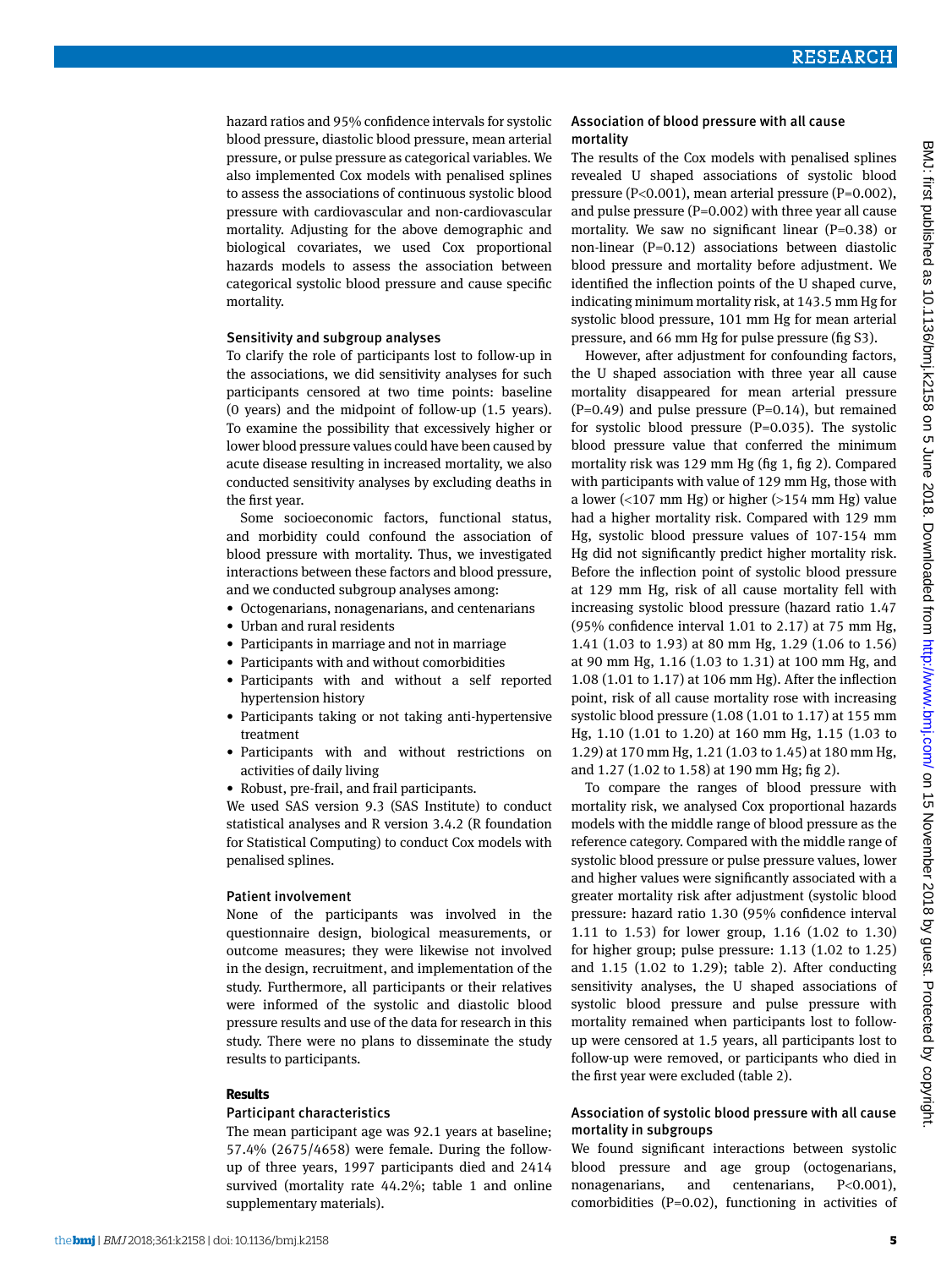Table 1 | Characteristics of 4658 Chinese oldest old participants according to survival status during three year followup. Data are number (%) of participants unless specified otherwise

| Characteristics                           | Decedents (n=1997) | Survivors $(n=2414)^*$ | Lost to follow-up $(n=247)$ <sup>+</sup> | Total ( $n=4658$ ) |
|-------------------------------------------|--------------------|------------------------|------------------------------------------|--------------------|
| Sex                                       |                    |                        |                                          |                    |
| Men                                       | 833 (41.7)         | 1052 (43.6)            | 149 (60.3)                               | 1983 (42.6)        |
| Women                                     | 1164 (58.3)        | 1362 (56.4)            | 98 (39.7)                                | 2675 (57.4)        |
| Age (year)#                               | 94.7(7.3)          | 89.8 (7.0), P<0.01     | 93.5 (8.0), P<0.01                       | 92.1(7.6)          |
| Education (years)‡                        | 1.5(3.0)           | $1.8(3.2)$ , P<0.01    | 2.9 (4.4), P<0.01                        | 1.8(3.2)           |
| Marital status                            |                    |                        |                                          |                    |
| In marriage                               | 348 (17.4)         | 693 (28.7), P<0.01     | 52 (21.1), P<0.01                        | 1093 (23.5)        |
| Not in marriage                           | 1649 (82.6)        | 1721 (71.3)            | 195 (78.9)                               | 3565 (76.5)        |
| Residence                                 |                    |                        |                                          |                    |
| Urban                                     | 395 (19.8)         | 475 (19.7)             | 134 (54.3), P<0.01                       | 1004 (21.5)        |
| Rural                                     | 1602 (80.2)        | 1939 (80.3)            | 113(45.7)                                | 3654 (78.5)        |
| Economic income                           |                    |                        |                                          |                    |
| High                                      | 307 (15.4)         | 506 (21.0), P<0.01     | 43 (17.4), P<0.01                        | 856 (18.4)         |
| Medium or low                             | 1690 (84.6)        | 1908 (79.0)            | 204 (82.6)                               | 3802 (81.6)        |
| Current smoking practice                  | 270 (13.5)         | 421 (17.4), P<0.01     | 27 (10.9), P<0.01                        | 718 (15.4)         |
| Alcohol consumption habits                | 276 (14.0)         | 417 (17.3), P<0.01     | 36 (14.6)                                | 731 (15.7)         |
| Cognitive impairment                      | 1291 (64.7)        | 917 (38.0), P<0.01     | 132 (53.4), P<0.01                       | 2340 (50.2)        |
| Restriction on activities of daily living | 1049 (52.5)        | 617 (25.6), P<0.01     | 119 (48.2), P<0.01                       | 1785 (38.3)        |
| Poor visual function                      | 782 (39.2)         | 573 (23.7), P<0.01     | 62 (25.1), P<0.01                        | 1417 (30.4)        |
| Frailty                                   |                    |                        |                                          |                    |
| Robust                                    | 535 (26.8)         | 1219 (50.5), P<0.01    | 101 (40.9), P<0.01                       | 1855 (39.8)        |
| Pre-frailty                               | 783 (39.2)         | 868 (36.0)             | 79 (32.0)                                | 1730 (37.1)        |
| Frailty                                   | 679 (34.0)         | 327 (13.5)             | 67(27.1)                                 | 1073 (23.1)        |
| Self reported hypertension history        | 478 (23.9)         | 662 (27.4), P<0.01     | 55 (22.2), P<0.01                        | 1195 (25.7)        |
| Body mass index‡                          | 19.8(3.5)          | 20.9 (3.5), P<0.01     | 20.3(3.6)                                | 20.4(3.5)          |
| Central obesity                           | 669 (33.5)         | 1037 (43.0), P<0.01    | 106 (43.0), P<0.01                       | 1812 (38.9)        |
| Diabetes mellitus                         | 62(3.1)            | 76(3.2)                | 6(2.4)                                   | 144(3.1)           |
| Cardiovascular disease                    | 244(12.2)          | 295(12.2)              | 43 (17.4), P<0.01                        | 582 (12.5)         |
| Stroke and cerebrovascular disease        | 169(8.5)           | 146 (6.1), P<0.01      | 33 (13.4), P<0.05                        | 348(7.5)           |
| Respiratory disease                       | 281 (14.1)         | 298 (12.3)             | 33(13.4)                                 | 612(13.1)          |
| Cancer                                    | 18(0.9)            | 17(0.7)                | 4(1.6)                                   | 39(0.8)            |
| Comorbidity                               |                    |                        |                                          |                    |
| $\circ$                                   | 1385 (69.4)        | 1762 (73.0), P<0.01    | 154 (62.4), P<0.01                       | 3301 (70.9)        |
| $\geq$ 1                                  | 612 (30.6)         | 652 (27.0)             | 93 (37.6)                                | 1357 (29.1)        |
| Systolic blood pressure (mm Hg)#          | 134.3 (21.2)       | 136.0 (19.3), P<0.01   | 130.6 (19.2)                             | 135.0 (20.2)       |
| Diastolic blood pressure (mm Hg)‡         | 79.2 (12.2)        | 79.6 (11.4)            | 78.4 (13.7)                              | 79.4 (11.8)        |
| Mean arterial pressure (mm Hg)‡           | 97.6 (13.5)        | 98.4 (12.3), P<0.05    | 95.8 (14.0)                              | 97.9 (12.9)        |
| Pulse pressure (mm Hg)‡                   | 55.0 (17.3)        | 56.4 (16.3), P<0.01    | 52.2 (15.4)                              | 55.6 (16.7)        |
| Systolic blood pressure classification    |                    |                        |                                          |                    |
| Lower (<107 mm Hg)                        | 176 (8.8)          | 118 (4.9), P<0.01      | 17(6.9)                                  | 311 (6.7)          |
| Middle (107-154 mm Hg)                    | 1484 (74.3)        | 1888 (78.2)            | 201 (81.4)                               | 3573 (76.7)        |
| Higher (>154 mm Hg)                       | 337 (16.9)         | 408 (16.9)             | 29(11.7)                                 | 774 (16.6)         |
| Antihypertensive treatment                | 108 (59.3)         | 72 (45.9), P<0.05      | $\overline{\phantom{0}}$                 | 180 (53.1)         |

\*Survivors versus decedents.

†Participants lost to follow-up versus participants successfully followed up.

‡Data reported as the mean (standard deviation) for continuous variables.

daily living  $(P<0.001)$ , and frailty  $(P<0.001)$ . We observed a marginally significant interaction with self reported hypertension history (P=0.08), and non-significant interactions with residence (P=0.20) and marital status (P=0.14). Significant U shaped associations of systolic blood pressure with three year all cause mortality were evident for octogenarians and nonagenarians but not for centenarians. For centenarians, we found a similar U shaped trend, but it was not significant ( $P=0.13$ ), which could be due to the relatively limited study sample. We observed U shaped associations of systolic blood pressure with mortality among participants in both rural and urban areas. Based on the supplementary phone interview, we found no association between systolic blood pressure and mortality according to whether participants were taking antihypertensive treatment or not.

## Association of systolic blood pressure with cause specific mortality

Among 1088 participants with an ascertained cause of death, 270 (24.8%) died from cardiovascular disease and 818 (75.2%) died from non-cardiovascular causes. Cause specific analyses showed linear associations between systolic blood pressure and cardiovascular death (P<0.001) and non-cardiovascular death (P<0.001; fig 3). Each increment of 10 mm Hg in systolic blood pressure corresponded to an 11% increase in cardiovascular mortality (adjusted hazard ratio 1.11 (95% confidence interval 1.05 to 1.18)), and a 5% decrease in risk of non-cardiovascular mortality (0.95 (0.92 to 0.99); table 3).

Compared with middle range systolic blood pressure (107-154 mm Hg), higher values (>154 mm Hg) predicted a higher risk of cardiovascular mortality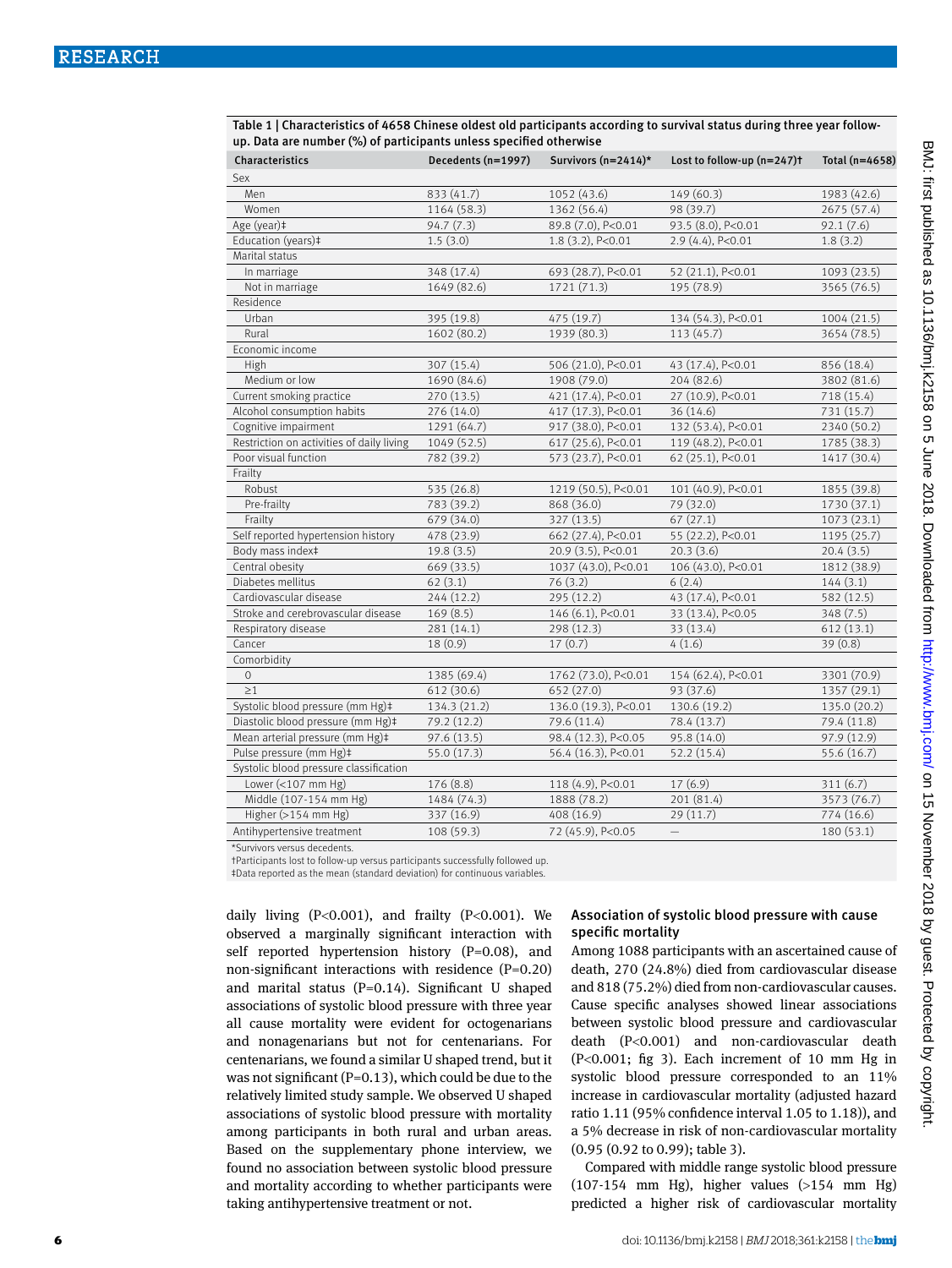| Table 2   Three year all cause mortality versus different levels of blood pressure, in study population of Chinese oldest old people |                |                                                                 |                                            |                                  |                                                                   |                                                            |                                                                   |  |
|--------------------------------------------------------------------------------------------------------------------------------------|----------------|-----------------------------------------------------------------|--------------------------------------------|----------------------------------|-------------------------------------------------------------------|------------------------------------------------------------|-------------------------------------------------------------------|--|
|                                                                                                                                      |                |                                                                 | Hazard ratio (95% CI)                      |                                  | Sensitivity analyses                                              |                                                            |                                                                   |  |
| <b>Variables</b><br>and value<br>groups                                                                                              | Decedents (No) | <b>Mortality rate</b><br>$(% \mathcal{O}_{0}; 95\% \text{ CI})$ | Unadjusted                                 | Adjusted#                        | Censoring at 1.5 years<br>of participants lost to<br>follow-up    | <b>Removal of all</b><br>participants lost to<br>follow-up | <b>Exclusion of</b><br>participants who<br>died in the first year |  |
| Systolic blood pressure                                                                                                              |                |                                                                 |                                            |                                  |                                                                   |                                                            |                                                                   |  |
| Lower $(<107$<br>mm Hg)                                                                                                              | 176            | 58.4 (52.6 to 64.2)                                             | $1.57$ (1.35 to 1.84) <sup>†</sup>         |                                  | 1.30 (1.11 to 1.53) <sup>†</sup> 1.27 (1.08 to 1.48) <sup>†</sup> | 1.27 (1.08 to 1.48) <sup>†</sup>                           | $1.38(1.14 \text{ to } 1.67)$ <sup>†</sup>                        |  |
| Middle (107-<br>154 mm Hg)                                                                                                           | 1484           | 42.9 (41.3 to 44.6)                                             | 1.00 (reference)                           | 1.00 (reference)                 | 1.00 (reference)                                                  | 1.00 (reference)                                           | 1.00 (reference)                                                  |  |
| Higher $(>154)$<br>mm Hg)                                                                                                            | 337            | 44.6 (41.0 to 48.1)                                             | 1.04 (0.93 to 1.17)                        | 1.16 $(1.02 \text{ to } 1.30)^*$ | 1.15 $(1.02 \text{ to } 1.29)^*$                                  | 1.15 (1.02 to 1.29)*                                       | 1.17 (1.02 to 1.36)*                                              |  |
| Diastolic blood pressure                                                                                                             |                |                                                                 |                                            |                                  |                                                                   |                                                            |                                                                   |  |
| Lower $(< 70$<br>mm Hg)                                                                                                              | 367            | 48.5 (44.9 to 52.1)                                             | $1.17$ (1.04 to 1.31)*                     | 1.02 (0.90 to 1.14)              | $1.04(0.94 \text{ to } 1.16)$                                     | 1.07 (0.96 to 1.19)                                        | $0.99(0.88 \text{ to } 1.14)$                                     |  |
| Middle (70-<br>$90 \text{ mm Hg}$                                                                                                    | 1254           | 43.3 (41.5 to 45.1)                                             | 1.00 (reference)                           | 1.00 (reference)                 | 1.00 (reference)                                                  | 1.00 (reference)                                           | 1.00 (reference)                                                  |  |
| Higher (>90<br>mm Hg)                                                                                                                | 376            | 43.7 (40.3 to 47.1)                                             | 1.02 (0.90 to 1.14)                        | 1.01 (0.90 to 1.13)              | $1.02(0.91 \text{ to } 1.15)$                                     | 1.03 (0.92 to 1.16)                                        | $0.96(0.83 \text{ to } 1.11)$                                     |  |
| Mean arterial pressure                                                                                                               |                |                                                                 |                                            |                                  |                                                                   |                                                            |                                                                   |  |
| Lower $(< 80$<br>mm Hg)                                                                                                              | 165            | 52.3 (46.5 to 58.1)                                             | $1.28(1.08 \text{ to } 1.51)$ <sup>†</sup> | 1.08 (0.89 to 1.30)              | 1.13 (0.97 to 1.34)                                               | 1.13 (0.98 to 1.33)                                        | 1.13 (0.92 to 1.40)                                               |  |
| Middle (80-<br>100 mm Hg)                                                                                                            | 1041           | 46.0 (42.4 to 49.6)                                             | 1.00 (reference)                           | 1.00 (reference)                 | 1.00 (reference)                                                  | 1.00 (reference)                                           | 1.00 (reference)                                                  |  |
| Higher $(>100$<br>mm Hg)                                                                                                             | 791            | 43.9 (41.6 to 46.1)                                             | $1.02(0.93 \text{ to } 1.11)$              | 1.08 (0.95 to 1.23)              | 1.07 (0.98 to 1.18)                                               | 1.09 (0.99 to 1.19)                                        | 1.08 (0.97 to 1.22)                                               |  |
| Pulse pressure                                                                                                                       |                |                                                                 |                                            |                                  |                                                                   |                                                            |                                                                   |  |
| Lower $(< 50$<br>mm Hg)                                                                                                              | 810            | 48.3 (45.9 to 50.7)                                             | $1.21$ (1.10 to 1.34) <sup>†</sup>         | $1.13$ (1.02 to 1.25)*           | $1.13$ (1.02 to 1.25)*                                            | 1.14 (1.03 to 1.26)*                                       | $1.14$ (1.01 to 1.29)*                                            |  |
| Middle (50-<br>$65$ mm Hg)                                                                                                           | 731            | 41.5 (39.1 to 43.9)                                             | 1.00 (reference)                           | 1.00 (reference)                 | 1.00 (reference)                                                  | 1.00 (reference)                                           | 1.00 (reference)                                                  |  |
| Higher $(>65$<br>mm Hg)                                                                                                              | 456            | 42.2 (39.4 to 45.3)                                             | $1.03(0.92 \text{ to } 1.16)$              | 1.15 $(1.02 \text{ to } 1.29)^*$ | 1.15 $(1.02 \text{ to } 1.29)^*$                                  | 1.14 $(1.01 \text{ to } 1.28)^*$                           | 1.15 $(1.00 \text{ to } 1.32)^*$                                  |  |
| *P<0.05.                                                                                                                             |                |                                                                 |                                            |                                  |                                                                   |                                                            |                                                                   |  |

†P<0.01.

‡Cox proportional hazards models were applied, with adjustment for sex, age (as linear term), marital status, educational background (as linear term), residence, economic income, current smoking, current alcohol consumption, cognitive impairment, restriction on activities of daily living, poor visual function, body mass index (as linear term), central obesity, diabetes mellitus, cardiovascular disease, stroke and other cerebrovascular diseases, respiratory disease, cancer, and frailty.

> (adjusted hazard ratio 1.51 (95% confidence interval 1.12 to 2.02)); lower values  $\left($  < 107 mm Hg) did not significantly predict cardiovascular mortality risk (0.91 (0.54 to 1.56)). However, lower values predicted a higher risk of non-cardiovascular mortality (1.58 (1.26 to 1.98)); higher values did not significantly predict non-cardiovascular mortality risk (0.97 (0.79 to 1.19); table 3). These results indicated that a higher systolic blood pressure predicted a higher risk of cardiovascular mortality, whereas lower values predicted a higher risk of non-cardiovascular mortality in the study participants.

#### **Discussion**

In this community based prospective study, after adjustment for important identified confounders, systolic blood pressure presented a U shaped association with all cause mortality among a group of oldest old people in China. Specifically, higher values of systolic blood pressure predicted a higher risk of cardiovascular mortality; lower values predicted a higher risk of non-cardiovascular mortality. After we explored this association in different subgroups of participants, the results further supported the U shaped association between systolic blood pressure and mortality.

## Comparison with other studies

Individuals older than 80 years have rarely been a target population for investigating the relations of blood pressure with cause specific mortality and all cause mortality. Previous clinical or epidemiological studies have reported conflicting results regarding this association.3-19 Most observational studies have found that high blood pressure predicted higher mortality risk, $3-11$  although some observational studies reported no relation of blood pressure with mortality.<sup>15 16</sup>

The findings of the present study has been relatively similar to those from previous investigations.<sup>12-14</sup> In a three year follow-up of 724 participants aged 84-88 years in Finland, participants with an systolic blood pressure of 140-169 mm Hg or diastolic blood pressure of 70-99 mm Hg had the lowest mortality risk.<sup>12</sup> A study of 348 people aged 85 years and older in Sweden identified a U shaped association of systolic blood pressure with mortality; after inclusion of systolic blood pressure as the squared term in the adjusted Cox regression, the optimal value was found to be 164.2 mm Hg for this age group.<sup>13</sup> Among 1088 Americans aged 85 years and older, higher systolic blood pressure was found to predict improved survival during a six year follow-up; a J shaped association was seen after quadratic transformation of systolic and diastolic blood pressure. $14$  However, none of those findings of a J or U shaped association was based on Cox models with penalised splines, which were able to examine a non-parametric (non-linear or linear) association of blood pressure with mortality.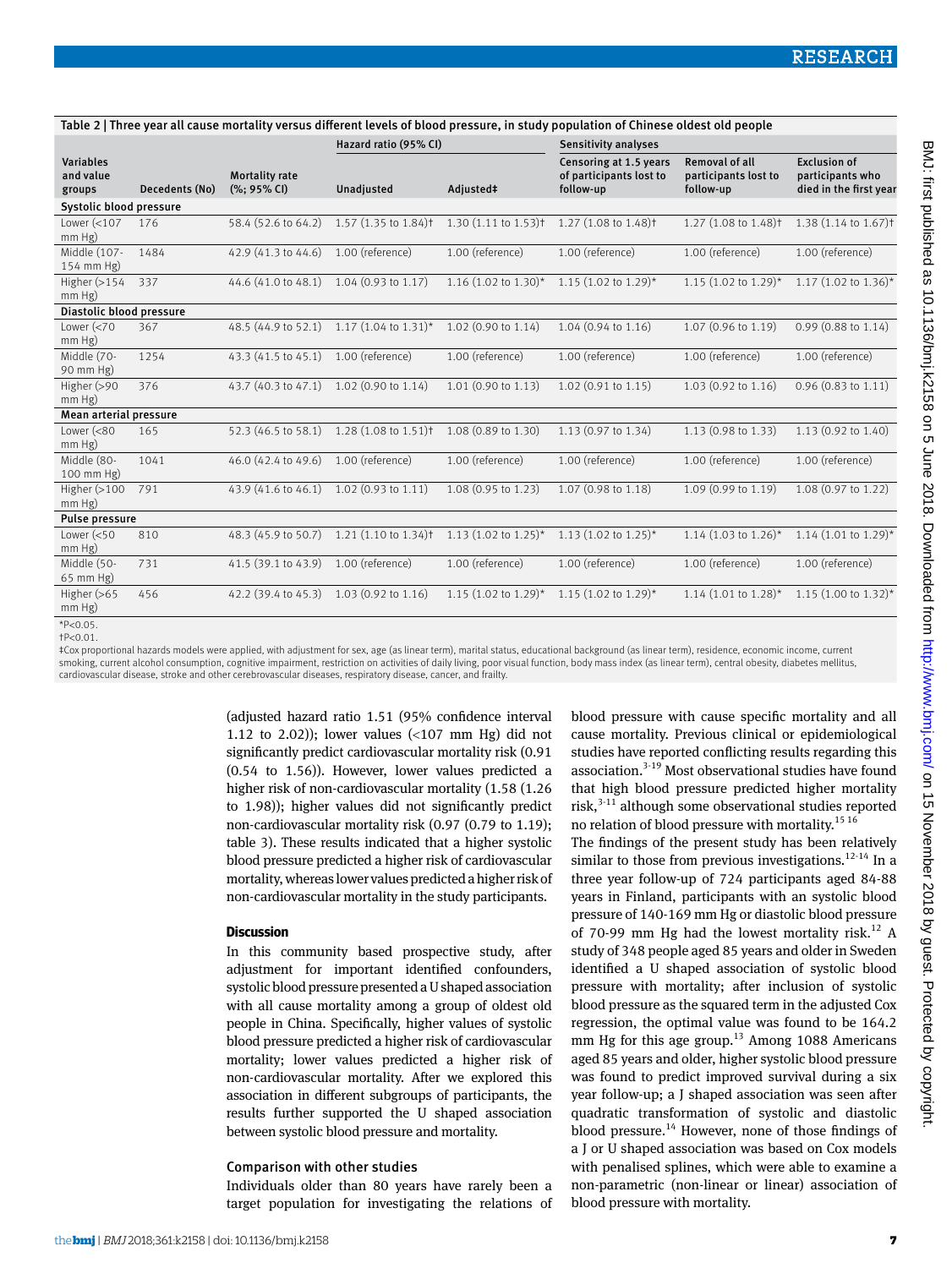

Fig 3 | Associations of systolic blood pressure with three year cardiovascular and non-cardiovascular mortality risk in study population of Chinese oldest old people, in Cox models with penalised splines after adjustment. Lines=estimated hazard ratio of systolic blood pressure (129 mm Hg reference) for three year cardiovascular and non-cardiovascular mortality; dotted lines=95% confidence intervals

Compared with previous studies,  $12-14$  the present investigation found lower levels of systolic and diastolic blood pressure in the oldest old study sample. This difference could have been due to our oversampling of nonagenarians and centenarians. In this survey, centenarians, one nearby octogenarian, and one nearby nonagenarian in each of the selected counties were interviewed. This sample was therefore different from a population with a naturally occurring age distribution, because the participants was relatively older (92.1 years). Accordingly, our participants could have had lower blood pressure because blood pressure declines with age after 75 years.<sup>39</sup>

The association of blood pressure with mortality remains unclear. In the ageing process, functional and organic changes in the cardiovascular system occur in response to metabolic alterations; those changes could affect blood pressure. In addition, people who survive to age 80 could be selected healthy individuals. It is possible that middle aged or younger elderly people with low or high blood pressure have a higher mortality risk; the oldest old individuals in our study could have been a select population<sup>3</sup> as a result of regression to the mean. In our study, higher systolic blood pressure predicted a higher risk of cardiovascular mortality, and lower systolic blood pressure predicted a higher risk of non-cardiovascular mortality; this finding probably explains the U shaped association of systolic blood pressure with all cause mortality.

## Lower blood pressure and mortality

The most likely explanation for increased mortality risk in participants with lower systolic blood pressure was chronic disease-eg, cardiovascular disease $40$ (cardiac failure or ischaemic heart disease), cancer or other wasting diseases,<sup>41</sup> or poor functional status or frailty. $42$  The lower values of systolic blood pressure observed in our participants could be due to increasing vascular frailty, or related to deteriorating health with ageing. In previous investigations of participants aged 85 years and older, the association of lower blood pressure with greater mortality disappeared after adjustment for poor health status. $43$  But in the present study, the association remained robust even after controlling for health status or functional status. In the subgroup analyses, the U shaped association persisted in participants without comorbidities, in those who were able to perform activities of daily living adequately, and in pre-frail participants. These findings indicated that the association of lower systolic blood pressure with increased mortality cannot be entirely explained by chronic illnesses, poor functional status, or frailty.

The association of lower blood pressure with greater mortality risk has been shown to be relevant only in the short term. $44$  As previous studies have shown,  $45\,46$ after exclusion of death in the first year, the relation between lower systolic blood pressure and increased mortality risk remained. This finding suggested that lower systolic blood pressure being predictive of higher risks of non-cardiovascular mortality and all cause

| Table 3   Three year cause specific mortality versus different levels of systolic blood pressure, in study population of Chinese oldest old people* |                                             |                                            |                                  |                                  |                        |                                             |  |
|-----------------------------------------------------------------------------------------------------------------------------------------------------|---------------------------------------------|--------------------------------------------|----------------------------------|----------------------------------|------------------------|---------------------------------------------|--|
|                                                                                                                                                     | Hazard ratio (95% CI)                       |                                            |                                  |                                  |                        |                                             |  |
|                                                                                                                                                     | Cardiovascular mortality                    |                                            | Non-cardiovascular mortality     |                                  | All cause mortality    |                                             |  |
| <b>Variables</b>                                                                                                                                    | Unadjusted                                  | Adjusted                                   | Unadjusted                       | Adjusted                         | Unadjusted             | Adjusted                                    |  |
| Systolic blood pressure as continuous variable                                                                                                      |                                             |                                            |                                  |                                  |                        |                                             |  |
| Each 10 mm Hg increment                                                                                                                             | $1.10(1.04 \text{ to } 1.116)$ <sup>‡</sup> | $1.11(1.05 \text{ to } 1.18)$ <sup>‡</sup> | $0.91$ (0.88 to 0.94) $\ddagger$ | 0.95 (0.92 to 0.99) <sup>†</sup> | $0.97$ (0.95 to 0.99)‡ | $1.01$ (0.98 to 1.03)                       |  |
| Systolic blood pressure as categorical variable                                                                                                     |                                             |                                            |                                  |                                  |                        |                                             |  |
| Lower $(<$ 107 mm Hg)                                                                                                                               | $0.96$ (0.56 to 1.67)                       | $0.91(0.54 \text{ to } 1.56)$              | $1.93$ (1.55 to 2.41)‡           | 1.58 (1.26 to 1.98)‡             | $1.57$ (1.35 to 1.84)‡ | $1.30(1.11$ to $1.53)$                      |  |
| Middle (107-154 mm Hg)                                                                                                                              | 1.00 (reference)                            | 1.00 (reference)                           | 1.00 (reference)                 | 1.00 (reference)                 | 1.00 (reference)       | 1.00 (reference)                            |  |
| Higher $(>154$ mm Hg)                                                                                                                               | $1.47$ (1.10 to 1.96)‡                      | $1.51$ (1.12 to 2.02)‡                     | $0.84$ (0.69 to 1.03)            | $0.97$ (0.79 to 1.19)            | 1.04 (0.93 to 1.17)    | 1.16 $(1.02 \text{ to } 1.30)$ <sup>+</sup> |  |

\*Cox proportional hazards models were applied, with adjustment for sex, age (as linear term), marital status, educational background (as linear term), residence, economic income, current smoking, current alcohol consumption, cognitive impairment, restriction on activities of daily living, poor visual function, body mass index (as linear term), central obesity, diabetes mellitus cardiovascular disease, stroke and other cerebrovascular diseases, respiratory disease, cancer, and frailty. †P<0.05 ‡P<0.01.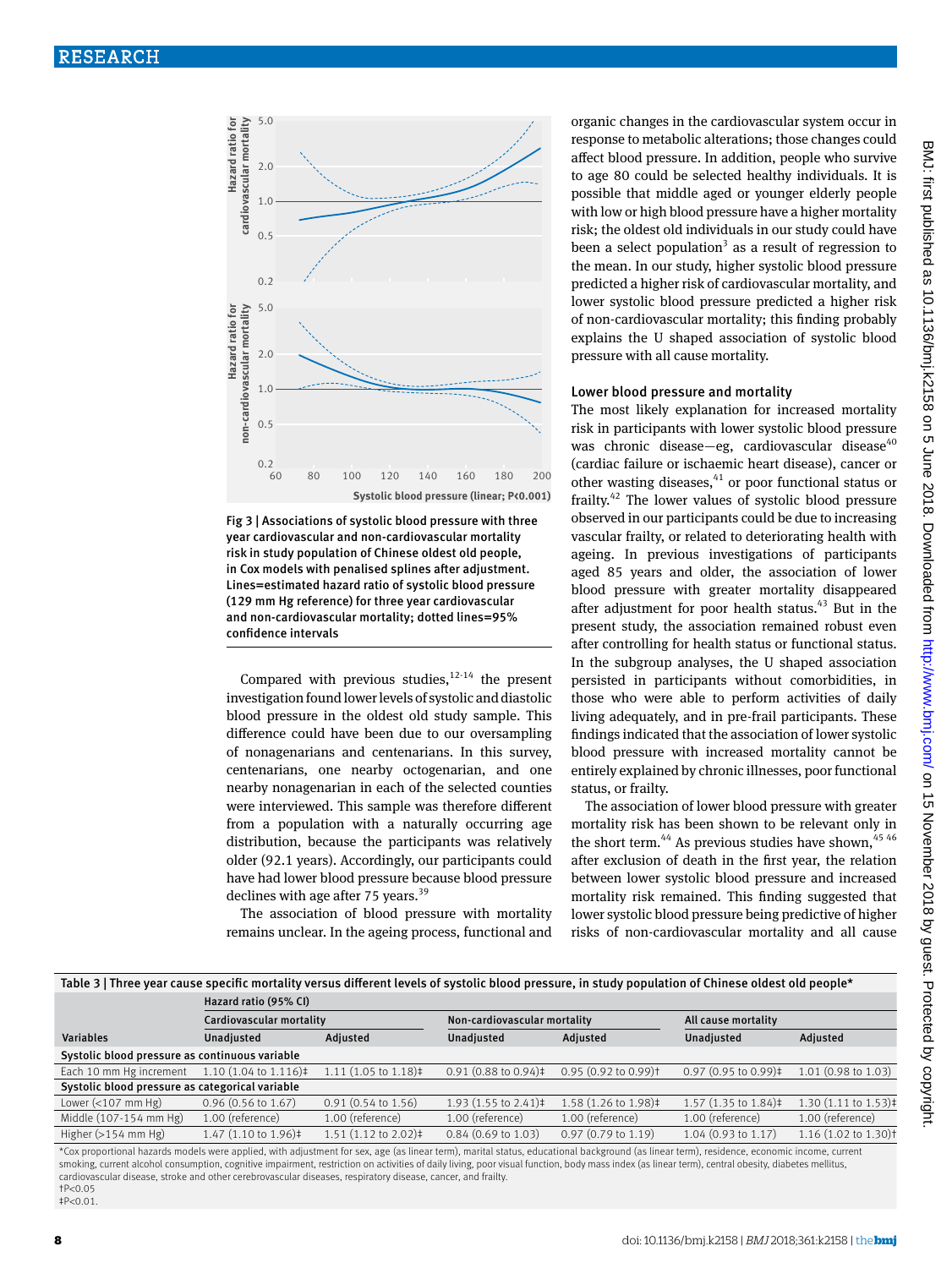mortality was more complex than a simple fall in blood pressure approaching death.

#### Higher blood pressure and mortality

The evidence for treating patients 80 years and older has long been debated; epidemiological studies have detected the association of higher blood pressure with increased mortality risk for this age group.<sup>2-11</sup> In the present study, compared with a middle value range of systolic blood pressure, a higher value (>154 mm Hg) predicted a higher risk of all cause mortality and cardiovascular mortality, which was in accordance with other investigations.<sup>1747-50</sup>

It has been found that treatment of hypertension reduced stroke while possibly increasing all cause mortality.<sup>47</sup> A study of 3845 patients older than 80 years in Europe, Australasia, Tunisia, and China showed a reduction in mortality with hypertension treatment.<sup>48</sup> One large meta-analysis showed that a high systolic blood pressure predicted a higher risk of mortality for any age group, including oldest old people; however, the relation weakened considerably with ageing.<sup>17</sup> Recent guidelines on antihypertensive treatment for older individuals with hypertension could be beneficial, including those aged over 80 vears.<sup>49 50</sup>

## Associations of mean arterial pressure and pulse pressure with mortality

The same level of attention to systolic and diastolic blood pressure has not been given to pulse pressure. However, studies have suggested that pulse pressure was more sensitive for mortality predication, with increased aortic regurgitation or aortic stiffness with ageing among elderly people aged 65 years and older.51 52 Very few studies have focused on the association of mortality with pulse pressure, and those few studies have found no significant associations in oldest old people. $<sup>7</sup>$  The present investigation showed</sup> that both lower and higher pulse pressure predicted poor survival, suggesting that pulse pressure—and not just systolic and diastolic blood pressure—should be considered in oldest old individuals.

To our knowledge, no previous reports have focused on the role of mean arterial pressure in oldest old people—even though studies have revealed that it is likely to be a more accurate predictor than other blood pressure indexes.53 Our study showed a U shaped association of mean arterial pressure with mortality in Cox models with penalised splines before adjustment; however, the association was not evident on further analysis after adjustment.

## Strengths and limitations

Our study had a large sample size to assess the role of blood pressure in all cause mortality and cause specific mortality among community based oldest old people in China. This large sample allowed robust conclusions to be drawn with respect to octogenarians, nonagenarians, and centenarians. This study performed Cox models with penalised splines to

investigate potential non-linear associations, and our methodology allowed the optimal blood pressure to be identified. This study also focused on the association of mean arterial pressure with mortality among oldest old individuals. Furthermore, the study participation rate was very high (94.7%), indicating that obtaining death information was relatively complete.

This study had several limitations. Firstly, no corrections were conducted in multiple comparisons, which could have increased the possibility of type 1 errors. However, the U shaped association might be a true association because it was consistently detected for systolic blood pressure and pulse pressure after adjustment. Secondly, blood pressure in this study was measured at one time only; however, the variability between the two blood pressure measurements at baseline was small. Thirdly, most of the clinical diseases adjusted as confounding factors were self reported; participants were asked whether diseases had been diagnosed by a doctor. Furthermore, we obtained information on cause specific death for only 54% of decedents. It was difficult to determine the cause of death for people aged 80 years and older, who were likely to have various chronic diseases especially among those who died at home and not in hospital. Finally, this study included only people aged 80 years and older; the findings cannot therefore be generalised to younger populations.

#### Conclusions

In this longitudinal, community based prospective study among oldest old people in China, systolic blood pressure showed a U shaped association with three year all cause mortality. This association is likely to be explained by the finding that higher values of systolic blood pressure predicted a higher risk of cardiovascular mortality, and lower values of systolic blood pressure predicted a higher risk of non-cardiovascular mortality. The present paradigm of "the lower the better" in blood pressure regulation does not apply to oldest old people; practitioners and researchers should be aware that the notion of so-called normal blood pressure might need to be revisited after age 80 years. Present guidelines for blood pressure management have been proposed to be applied individually and cautiously with this population. Specific guidelines might need to be explored for blood pressure management for individuals older than 80 years with different blood pressure levels.

We thank staff at the provincial and county Centers for Disease Control and Prevention for carrying out the fieldwork; the 4658 study participants; and Chen Mao of Southern Medical University, Jin-Qiu Yuan at the Chinese University of Hong Kong, and Hui-Ying Liang and Zhi-Hao Li of the Guangzhou Women and Children's Medical Center for their work on the manuscript revisions.

Contributors: Y-BL, XG, and Z-XY contributed to the concept and data analysis of the manuscript. H-SC and J-SL helped to implement the survey. X-MS and YZ designed the survey. MSB, VBK, and T-TL helped to conduct the data analysis. X-MS was responsible for accuracy of data analysis. All authors contributed to the framework construction, results interpretation, manuscript revision, and approved the final version of the manuscript. XMS is guarantor. The corresponding author attests that all listed authors meet authorship criteria and that no others meeting the criteria have been omitted.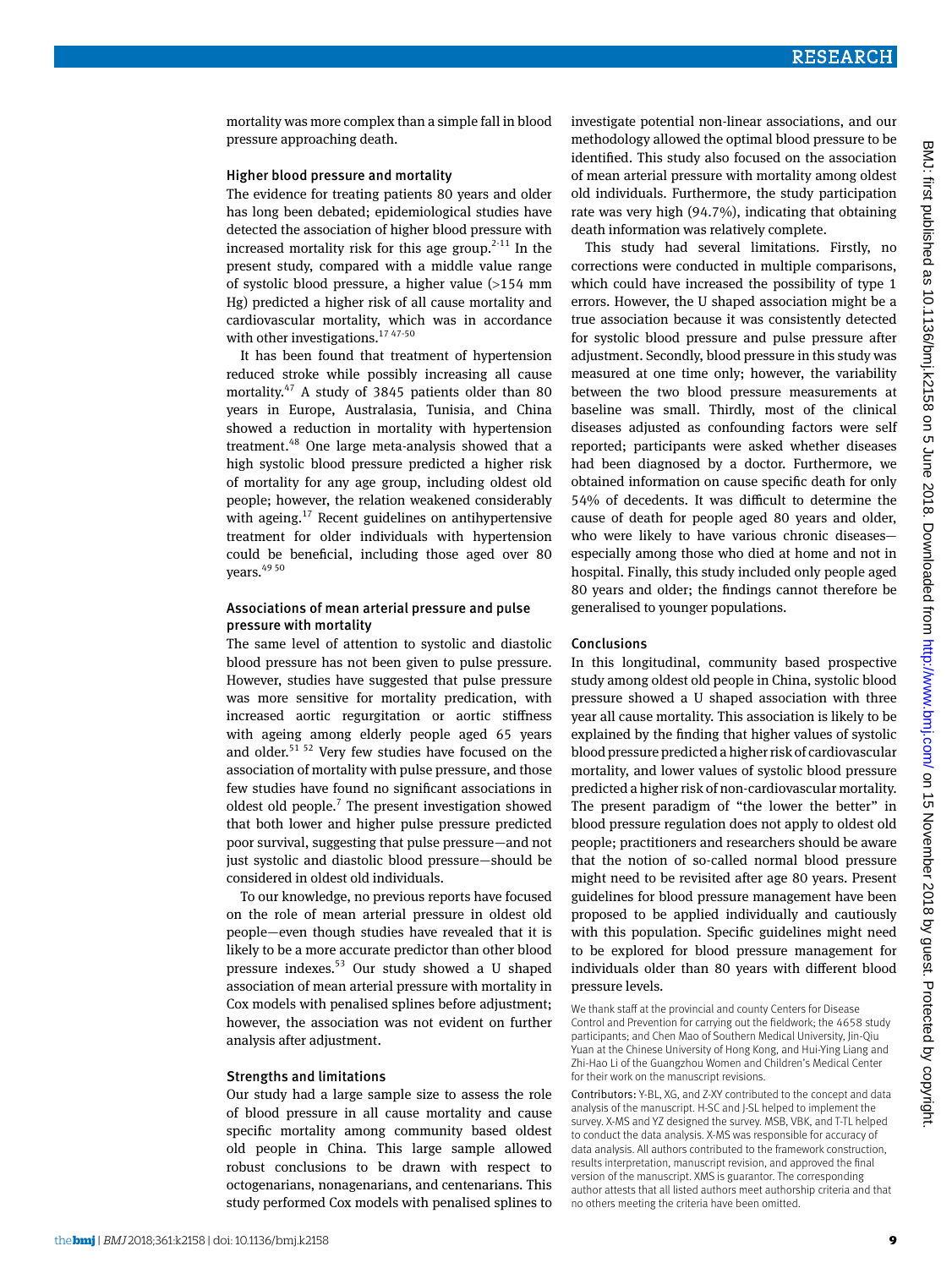Funding: The Chinese Longitudinal Healthy Longevity Survey, which provided the data analysed in this article, is jointly supported by National Natural Sciences Foundation of China (71233001, 71490732, and 81573247), US National Institute of Ageing (2P01AG031719), United Nations Fund for Population Activities, and a grant from the Claude D Pepper Older Americans Independence Center (5P30 AG028716 from the National Institute of Ageing to VBK). The funders had no role in the study design or implementation; the data collection, management, analysis, and interpretation; the manuscript preparation, review, or approval; or the decision to submit the manuscript for publication.

Competing interests: All authors have completed the ICMJE uniform disclosure form at www.icmie.org/coi\_disclosure.pdf and declaresupport from the National Natural Sciences Foundation of China, US National Institute of Ageing, United Nations Fund for Population Activities, and Claude D Pepper Older Americans Independence Center for the submitted work; no financial relationships with any organisations that might have an interest in the submitted work in the previous three years; no other relationships or activities that could appear to have influenced the submitted work.

Ethical approval: The biomedical ethics committee of Peking University approved the study (IRB00001052-13074), and all participants or their proxy respondents provided written informed consent.

Data sharing: No additional data available.

The lead author affirms that the manuscript is an honest, accurate, and transparent account of the study being reported; that no important aspects of the study have been omitted; and that any discrepancies from the study as planned (and, if relevant, registered) have been explained.

This is an Open Access article distributed in accordance with the Creative Commons Attribution Non Commercial (CC BY-NC 4.0) license, which permits others to distribute, remix, adapt, build upon this work non-commercially, and license their derivative works on different terms, provided the original work is properly cited and the use is noncommercial. See: [http://creativecommons.org/licenses/by-nc/4.0/.](http://creativecommons.org/licenses/by-nc/4.0/)

- 1 Ettehad D, Emdin CA, Kiran A, et al. Blood pressure lowering for prevention of cardiovascular disease and death: a systematic review and meta-analysis. *Lancet* 2016;387:957-67. doi:10.1016/ S0140-6736(15)01225-8
- 2 Franklin SS, Gokhale SS, Chow VH, et al. Does low diastolic blood pressure contribute to the risk of recurrent hypertensive cardiovascular disease events? The Framingham Heart Study. *Hypertension* 2015;65:299-305. doi:10.1161/ HYPERTENSIONAHA.114.04581
- Rastas S, Pirttilä T, Viramo P, et al. Association between blood pressure and survival over 9 years in a general population aged 85 and older. *J Am Geriatr Soc* 2006;54:912-8. doi:10.1111/j.1532- 5415.2006.00742.x
- 4 Mattila K, Haavisto M, Rajala S, Heikinheimo R. Blood pressure and five year survival in the very old. *Br Med J (Clin Res Ed)* 1988;296:887-9. doi:10.1136/bmj.296.6626.887
- 5 Langer RD, Ganiats TG, Barrett-Connor E. Factors associated with paradoxical survival at higher blood pressures in the very old. *Am J Epidemiol* 1991;134:29-38. doi:10.1093/oxfordjournals.aje. a115990
- 6 Weidung B, Boström G, Toots A, et al. Blood pressure, gait speed, and mortality in very old individuals: a population-based cohort study. *J Am Med Dir Assoc* 2015;16:208-14. doi:10.1016/j.jamda. 2014.09.004
- Kagiyama S, Takata Y, Ansai T, et al. Does decreased diastolic blood pressure associate with increased mortality in 80-year-old Japanese? *Clin Exp Hypertens* 2009;31:639-47. doi:10.3109/10641960903407009
- 8 Langer RD, Ganiats TG, Barrett-Connor E. Factors associated with paradoxical survival at higher blood pressures in the very old. *Am J Epidemiol* 1991;134:29-38. doi:10.1093/oxfordjournals.aje. a115990
- 9 van Bemmel T, Gussekloo J, Westendorp RG, Blauw GJ. In a population-based prospective study, no association between high blood pressure and mortality after age 85 years. *J Hypertens* 2006;24:287-92. doi:10.1097/01.hjh.0000200513.48441.8e
- 10 Poortvliet RK, Blom JW, de Craen AJ, et al. Low blood pressure predicts increased mortality in very old age even without heart failure: the Leiden 85-plus Study. *Eur J Heart Fail* 2013;15:528-33. doi:10.1093/eurjhf/hfs203
- 11 Badia Farré T, Formiga Perez F, Almeda Ortega J, Ferrer Feliu A, Rojas-Farreras S, Grupo Octabaix. [Relationship between blood pressure and mortality at 4 years of follow up in a cohort of individuals aged over 80 years]. *Med Clin (Barc)* 2011;137:97-103.
- 12 Heikinheimo RJ, Haavisto MV, Kaarela RH, Kanto AJ, Koivunen MJ, Rajala SA. Blood pressure in the very old. *J Hypertens* 1990;8:361-7. doi:10.1097/00004872-199004000-00010
- 13 Molander L, Lövheim H, Norman T, Nordström P, Gustafson Y. Lower systolic blood pressure is associated with greater mortality in people aged 85 and older. *J Am Geriatr Soc* 2008;56:1853-9. doi:10.1111/ j.1532-5415.2008.01948.x
- 14 Satish S, Freeman DHJr, Ray L, Goodwin JS. The relationship between blood pressure and mortality in the oldest old. *J Am Geriatr Soc* 2001;49:367-74. doi:10.1046/j.1532-5415.2001.49078.x
- 15 Kagiyama S, Fukuhara M, Ansai T, et al. Association between blood pressure and mortality in 80-year-old subjects from a populationbased prospective study in Japan. *Hypertens Res* 2008;31:265-70. doi:10.1291/hypres.31.265
- 16 Fraser GE, Shavlik DJ. Risk factors for all-cause and coronary heart disease mortality in the oldest-old. The Adventist Health Study. *Arch Intern Med* 1997;157:2249-58. doi:10.1001/ archinte.1997.00440400099012
- 17 Lewington S, Clarke R, Qizilbash N, Peto R, Collins R, Prospective Studies Collaboration. Age-specific relevance of usual blood pressure to vascular mortality: a meta-analysis of individual data for one million adults in 61 prospective studies. *Lancet* 2002;360:1903-13. doi:10.1016/S0140-6736(02)11911-8
- 18 SHEP Cooperative Research Group. Prevention of stroke by antihypertensive drug treatment in older persons with isolated systolic hypertension. Final results of the Systolic Hypertension in the Elderly Program (SHEP). *JAMA* 1991;265:3255-64. doi:10.1001/ jama.1991.03460240051027
- 19 Kostis JB, Davis BR, Cutler J, et al, SHEP Cooperative Research Group. Prevention of heart failure by antihypertensive drug treatment in older persons with isolated systolic hypertension. *JAMA* 1997;278:212-6. doi:10.1001/jama.1997.03550030052033
- 20 Bulpitt CJ, Beckett NS, Peters R, et al. Blood pressure control in the Hypertension in the Very Elderly Trial (HYVET). *J Hum Hypertens* 2012;26:157-63. doi:10.1038/jhh.2011.10
- 21 Wright JTJr, Williamson JD, Whelton PK, et al, SPRINT Research Group. A randomized trial of intensive versus standard bloodpressure control. *N Engl J Med* 2015;373:2103-16. doi:10.1056/ NEJMoa1511939
- 22 Gray R. Flexible Methods for Analyzing Survival Data Using Splines, with Applications to Breast Cancer Prognosis. *J Am Stat Assoc* 1992;87:942-5110.1080/01621459.1992.10476248.
- 23 Benetos A, Gautier S, Labat C, et al. Mortality and cardiovascular events are best predicted by low central/peripheral pulse pressure amplification but not by high blood pressure levels in elderly nursing home subjects: the PARTAGE (Predictive Values of Blood Pressure and Arterial Stiffness in Institutionalized Very Aged Population) study. *J Am Coll Cardiol* 2012;60:1503-11. doi:10.1016/j.jacc.2012.04.055
- 24 Pastor-Barriuso R, Banegas JR, Damián J, Appel LJ, Guallar E. Systolic blood pressure, diastolic blood pressure, and pulse pressure: an evaluation of their joint effect on mortality. *Ann Intern Med* 2003;139:731-9. doi:10.7326/0003-4819-139-9- 200311040-00007
- 25 Zeng Y, Feng Q, Hesketh T, Christensen K, Vaupel JW. Survival, disabilities in activities of daily living, and physical and cognitive functioning among the oldest-old in China: a cohort study. *Lancet* 2017;389:1619-29. doi:10.1016/S0140-6736(17)30548-2
- 26 Qiu L, Sautter J, Gu D. Associations between frequency of tea consumption and health and mortality: evidence from old Chinese. *Br J Nutr* 2012;108:1686-97. doi:10.1017/S0007114511007173
- 27 Lv YB, Yin ZX, Chei CL, et al. Low-density lipoprotein cholesterol was inversely associated with 3-year all-cause mortality among Chinese oldest old: data from the Chinese Longitudinal Healthy Longevity Survey. *Atherosclerosis* 2015;239:137-42. doi:10.1016/ j.atherosclerosis.2015.01.002
- 28 Ensrud KE, Ewing SK, Taylor BC, et al. Comparison of 2 frailty indexes for prediction of falls, disability, fractures, and death in older women. *Arch Intern Med* 2008;168:382-9. doi:10.1001/ archinternmed.2007.113
- 29 Goggins WB, Woo J, Sham A, Ho SC. Frailty index as a measure of biological age in a Chinese population. *J Gerontol A Biol Sci Med Sci* 2005;60:1046-51. doi:10.1093/gerona/60.8.1046
- 30 Allison P. *Missing data.* Sage, 200210.4135/9781412985079. 31 Dupre ME, Gu D, Warner DF, Yi Z. Frailty and type of death among older adults in China: prospective cohort study. *BMJ* 2009;338:b1175. doi:10.1136/bmj.b1175
- 32 Eisen EA, Agalliu I, Thurston SW, Coull BA, Checkoway H. Smoothing in occupational cohort studies: an illustration based on penalised splines. *Occup Environ Med* 2004;61:854-60. doi:10.1136/ oem.2004.013136
- 33 Malloy EJ, Spiegelman D, Eisen EA. Comparing measures of model selection for penalized splines in Cox models. *Comput Stat Data Anal* 2009;53:2605-16. doi:10.1016/j.csda.2008.12.008
- 34 O'Sullivan F. Nonparametric estimation in the Cox model. *Ann Stat* 1993;21:124-4510.1214/aos/1176349018.